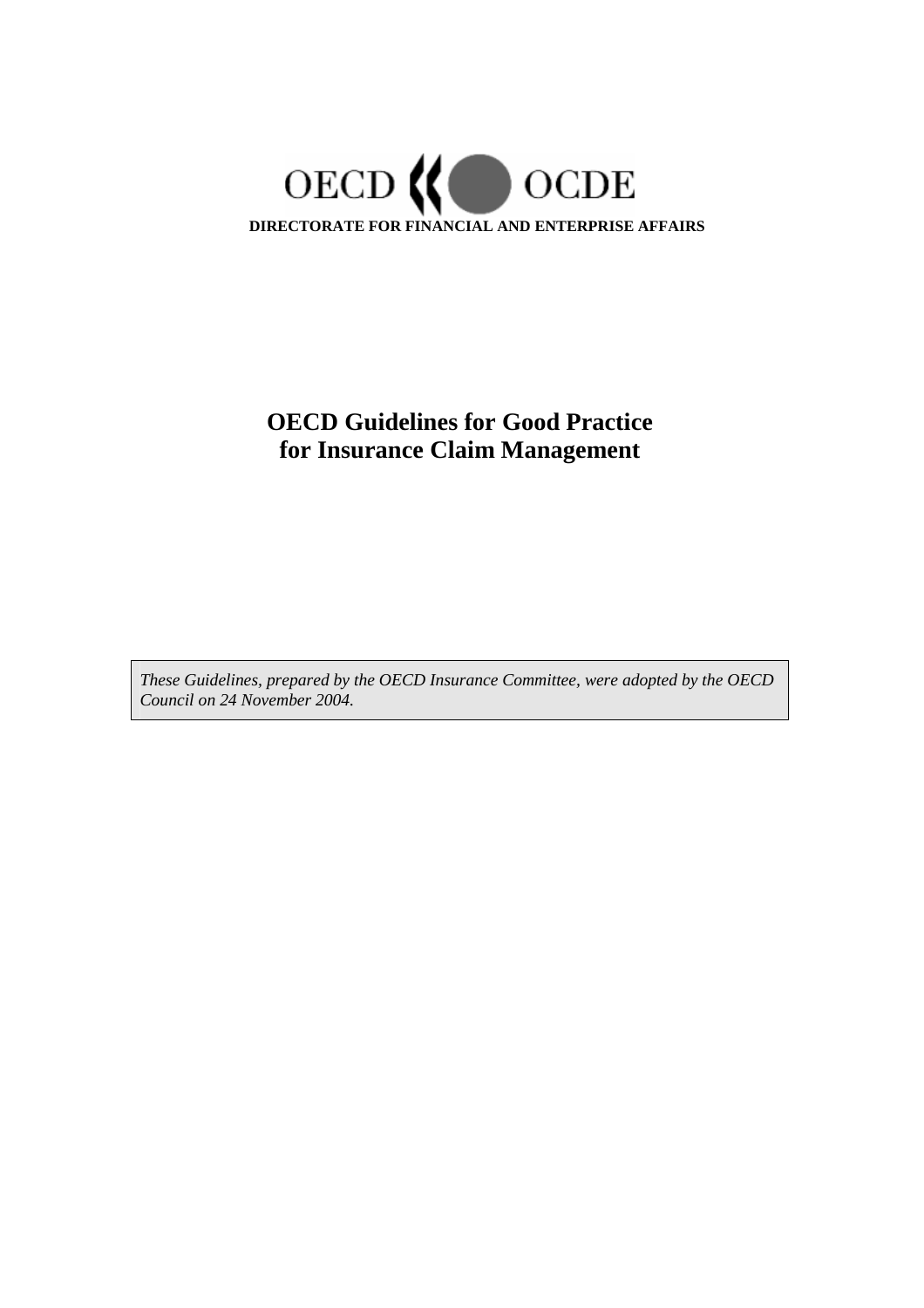#### **INTRODUCTION**

Insurance claim management is a core issue for the protection of insurance policyholders and hence a priority concern for the OECD Insurance Committee. From the insurance company viewpoint, claim management is a key element in the competition between insurance providers and for the improvement of industry's public image.

To date, however, there has been no international guidance on claim management, and very little comparative information at the international level to allow the sharing of experience between countries in this key area of insurance activity. This is a matter of concern since most policyholder complaints focus on claim management, suggesting there is room for improvement in this area of client service.

The Insurance Committee therefore decided in June 2000 to launch a project on claim management in OECD countries designed to collect information on Member country claim management practices and to explore the scope for international co-operation to improve the quality of claim management processes. On the basis of a survey on Member countries' regulations and practices related to claims handling by insurance companies, the Committee's Working Party of Governmental Experts on Insurance developed a set of good practices to guide both public authorities and insurance companies.

These good practices address every step of the insurance claim management process that Working Party experts had identified as particularly important: adequate information and assistance to the policyholder for claim reporting; efficient claim filing methods; operational fraud detection and prevention measures; adequate, fair and transparent claim assessment and processing; expeditious claim settlement; effective complaint and dispute settlement procedures; and appropriate supervision of claims-related services.

The OECD good practices on claim management are neither binding nor exhaustive, but meant as a "checklist" to assist insurance companies in handling claims. Other appropriate ways to manage claims may exist and may already be reflected in a country's national laws and regulation and/or in company or industry codes of conduct. Insurance companies could also go further, for instance through the launch of public awareness programmes on claims management issues.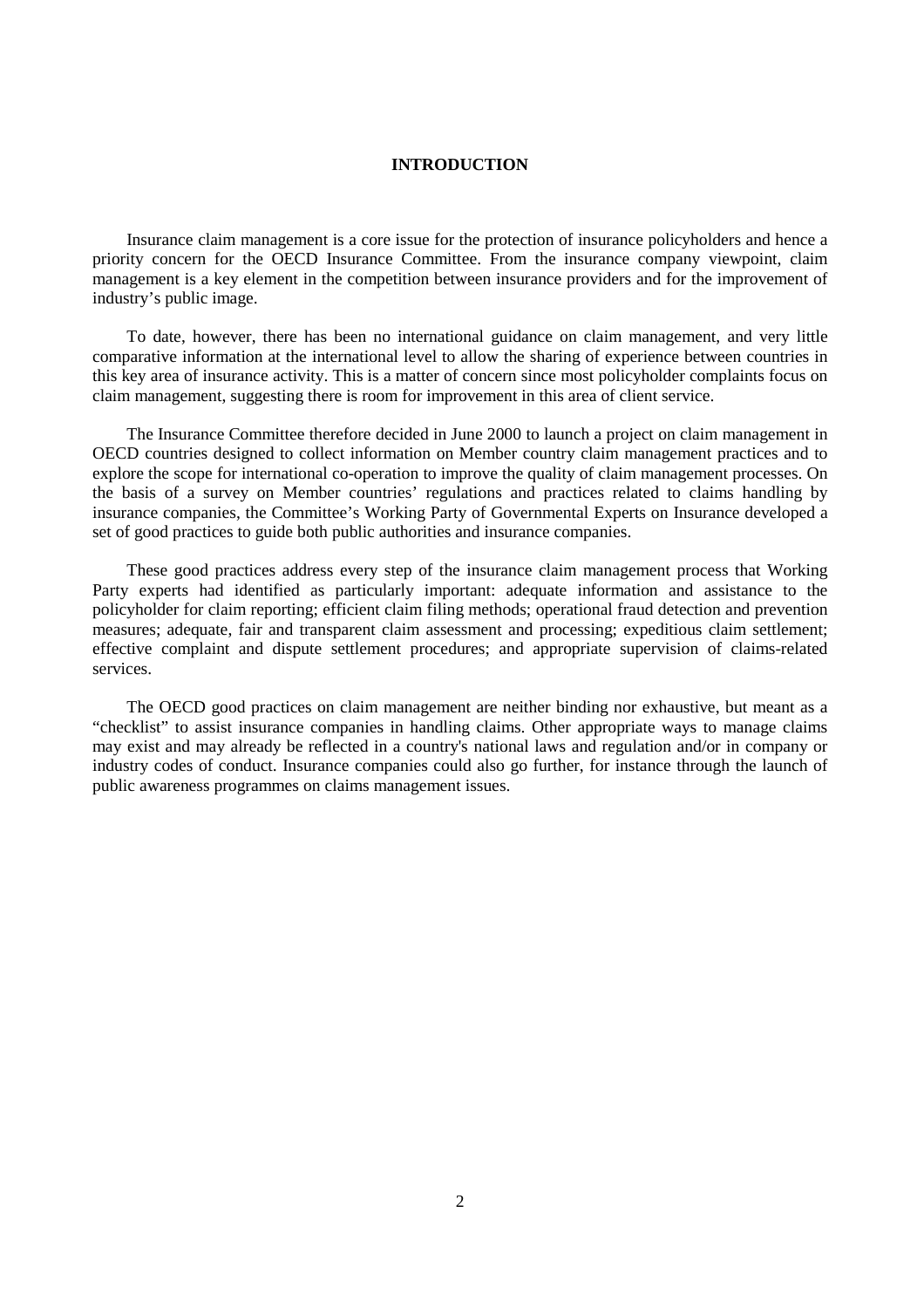## **RECOMMENDATION OF THE COUNCIL ON GOOD PRACTICES FOR INSURANCE CLAIM MANAGEMENT**

#### THE COUNCIL,

Having regard to Article 5b) of the Convention on the Organisation for Economic Cooperation and Development of 14 December 1960;

Considering that insurance claim management is a core issue for the protection of insurance policyholders;

Considering the need for enhanced efficiency, transparency and disclosure of information to policyholders during the claim management process,

Considering that claim management is a key element in the competition between insurance companies and for the improvement of industry's public image;

Considering that such good practices are expected to fill a gap at the international level by providing further guidance for the benefit of the insured and that their implementation would further the quality of the service provided by insurance companies; noting that the companies could also go further, for instance through the launch of public awareness programmes on claims management issues;

Considering that the good practices presented hereafter are neither binding nor exhaustive;

Considering that such good practices provide a checklist which can be recommended to insurance companies and public authorities in the field of insurance claim management, while other appropriate ways to handle claims management may exist and may already be reflected in a country's national laws and regulation and/or in company or industry codes of conduct.

Noting that these practices do not cover the management of major claims arising from natural or manmade catastrophe;

Recognising that innovations may occur in the claim handling process, which may require future updating of these good practices;

On the proposal of the Insurance Committee:

RECOMMENDS that Member countries invite public authorities and insurance companies to ensure the efficient and fair management of insurance claims, having regard to the contents of the Annex to this Recommendation of which it forms an integral part.

INVITES non-Members to take account of the terms of this Recommendation.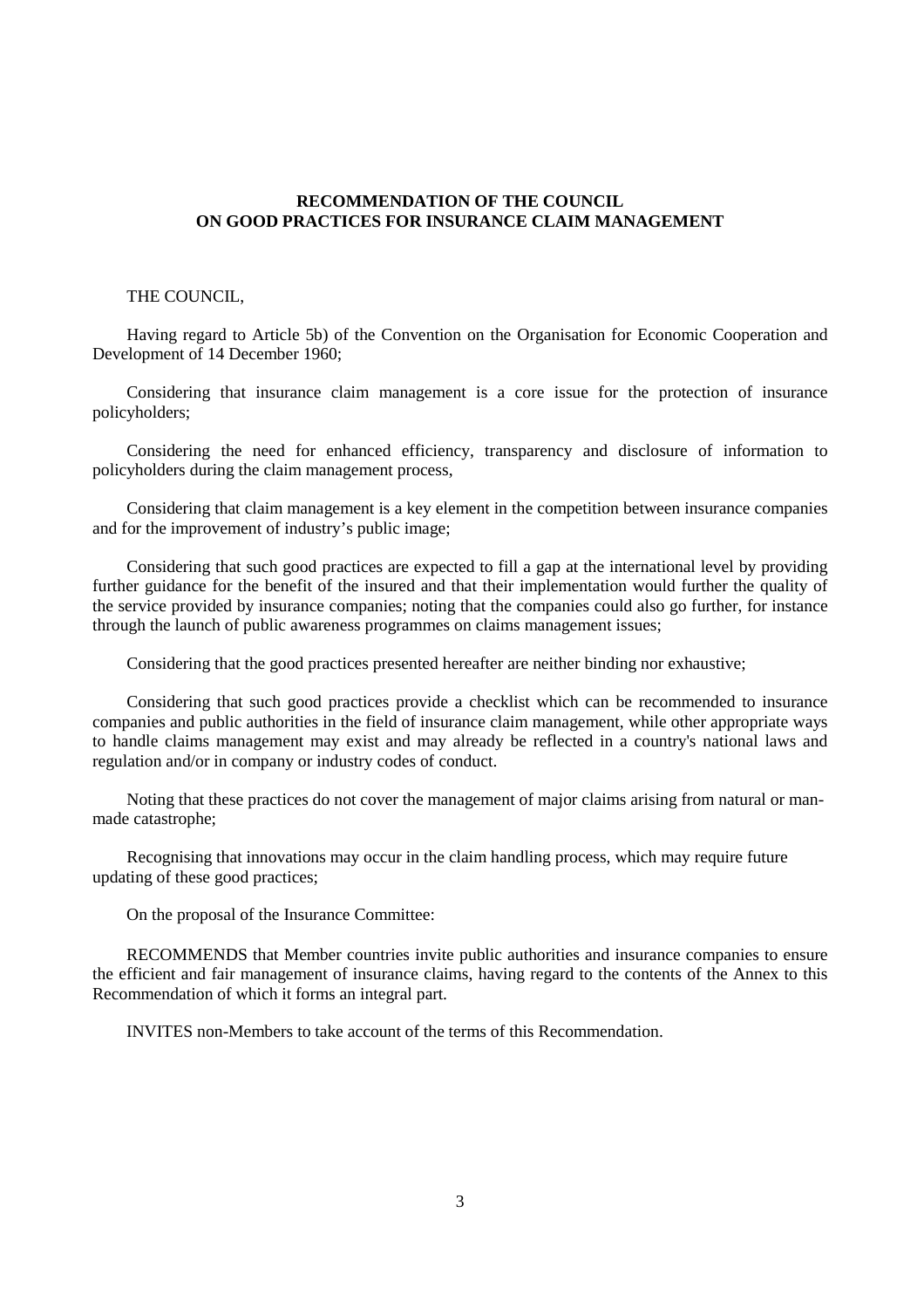# **ANNEX**

#### **Good practice 1: Claims reporting**

The insurance company writes insurance policies in easily understandable language. Policies spell out what is covered and what is not covered. If necessary, plain language explanations could be an addendum to the legal language.

The insurance company draws the attention of the policyholder/claimant/beneficiary<sup>1</sup> both when he/she signs a policy (for policyholders only) and when he/she reports a loss on his/her duties related to claim reporting which include:

- − To try to minimise losses;
- − To report claims in a timely fashion;
- − To co-operate in the investigation by providing the company with all relevant information and, in particular, copies of official documents regarding the damage (accident, loss, etc.);
- − To authorise the company to handle necessary inspections and assess the extent of the damage prior to any repairs or replacement;

To ensure that the claims reporting phase proceeds as smoothly as possible, the insurance company sends to the policyholder/claimant/beneficiary within a reasonable period of time (beginning from when the loss is reported):

- − An appropriate claim form (when the loss reporting is made in writing) for the type of policy prepared either by an individual insurance company or at the national level by companies or the supervisory authorities together with instructions and useful information on how to comply with the terms of the policy and the legitimate requirements of the company;
- − The information necessary to help them to report the claim.

#### **Good practice 2: Receipt of claims by the company**

- The company claim department and/or the intermediary (if applicable) are as accessible as possible for the claimant. If an intermediary is an initial contact for claimants, claims should be sent to the company claim department within an appropriate time period.
- − The insurance company contacts the policyholder/claimant/beneficiary or sends an acknowledgement of receipt as soon as the claim is received.

 $<sup>1</sup>$  Depending on the context, one or all of these potential counterparts may be relevant.</sup>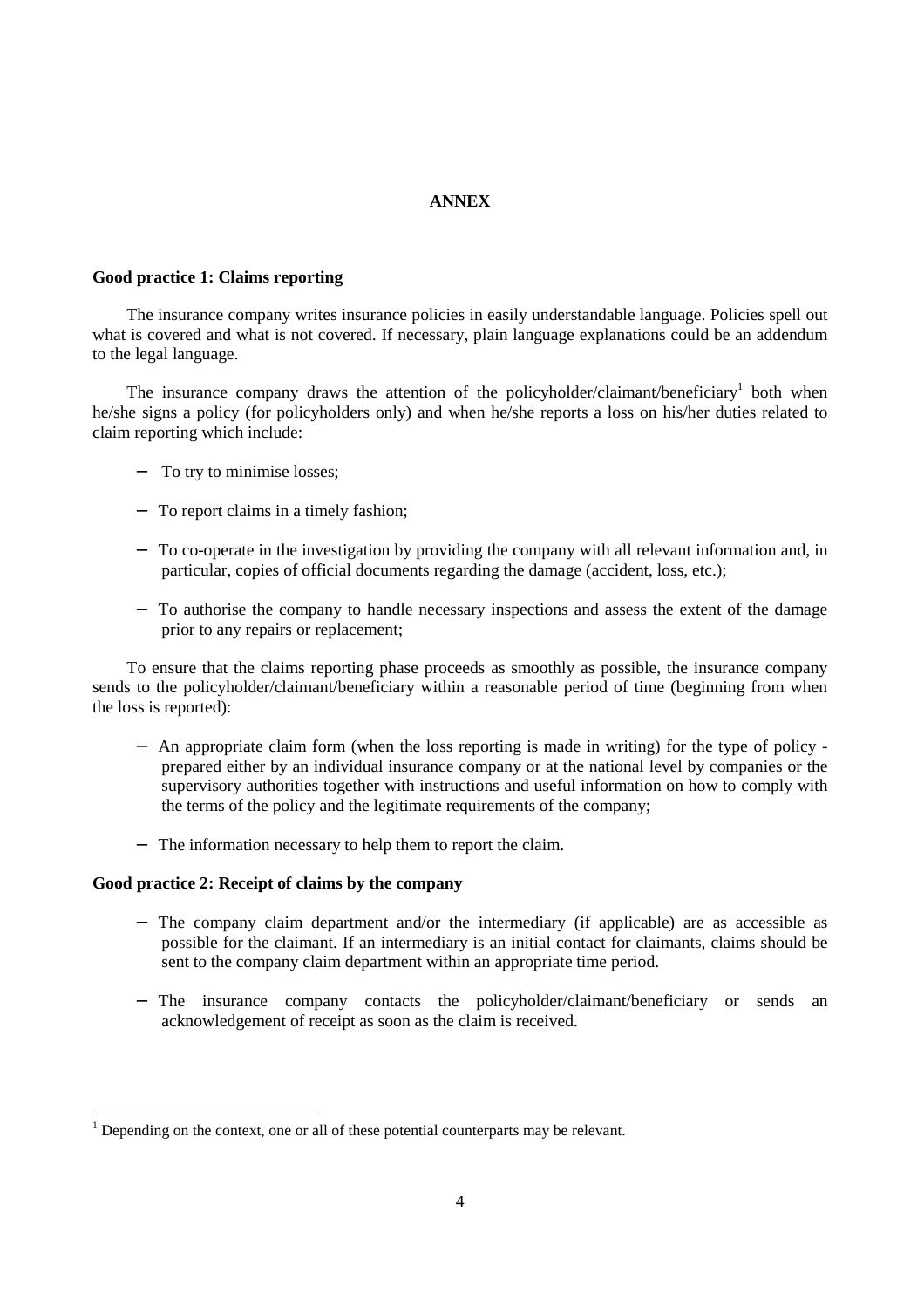- − Subsequently, if it appears that the claim cannot be settled rapidly, the company notifies the policyholder/claimant/beneficiary and indicates that he/she will be re-contacted within a reasonable time limit.
- When it is necessary for the policyholder/claimant/beneficiary to provide specific documents when filing a claim, the company sends him/her the list of these documents as soon as possible. In addition, a specific notification listing the elements to be provided when another insurance company is involved is sent to the policyholder/claimant/beneficiary.
- − If it appears that the claim is not covered by the insurance policy, the company sends a notification as soon as possible to the policyholder/claimant/beneficiary, explaining why it is not covered.
- − When the claimant is not the policyholder, the company sends him/her information on his/her rights and duties when relevant.
- − When appropriate, the insurance company notifies the policyholder of his/her right of subrogation and informs him/her of the main principles governing the subrogation procedure.

## **Good practice 3: Claims files and procedures**

Once a claim has been filed and, when applicable, after any additional documents that are required to process the claim have been received, the file established by a company contains the following documents:

- − Claim filing number;
- − Policy number;
- − Name of the policyholder/claimant/beneficiary;
- − Summary sheet showing development / review of the claim;
- − Type of insurance concerned;
- − Opening date of the file;
- − Date of loss;
- − Reporting date;
- − Description of the claim;
- − Information on claimants;
- − Assessment date;
- − Electronic and/or paper copy of the adjustors' and investigators' reports where applicable;
- − Identity of the adjuster;
- − Estimated cost of damage;
- − Dates and amounts of payments;
- − Date of denial, if applicable;
- − Name of intermediary, if applicable;
- − Date of file closure;
- − Documents recording contacts with the policyholder/claimant/beneficiary.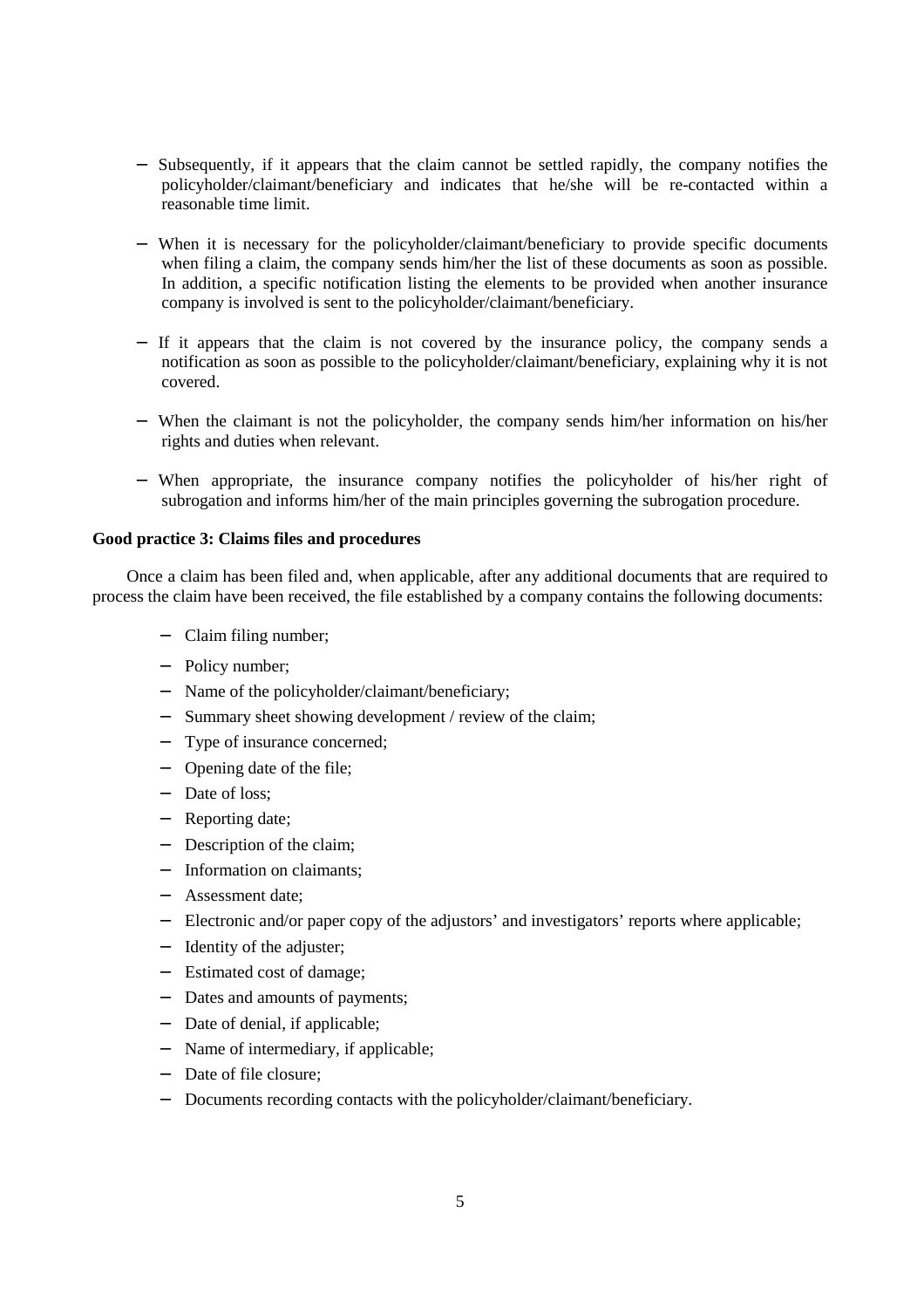# **Good practice 4: Fraud detection and prevention**

In order to curb the growth of fraudulent claims and the rise in premium costs that results from them, companies take the following steps:

- They establish compliance programs for combating fraud and money laundering appropriate to their exposure and vulnerabilities.
- − In the claim filing phase, they discourage fraudulent practices by making the policyholder/claimant/beneficiary aware of the consequences of submitting a false statement (which in particular could be liable to prosecution) and/or an incomplete statement. To this end, insurance companies place a notification on their claims forms referring to the appropriate law, statute or insurance regulation that addresses the filing of fraudulent or incomplete claims.
- − Where legally possible, companies participate in relevant databases where claims susceptible to be fraudulent would be reported. Moreover, public authorities may encourage or take steps to initiate the creation of a public or private bureau of insurance fraud.
- − Besides, companies provide their claims department staff with adequate training on fraud indicators.

# **Good practice 5: Claims assessment**

General issues:

- − Any method of taking into account specific factors such as depreciation, discounting or negligence on the part of the victim is clearly outlined in the claim file.
- − Any loss evaluation methods used by the company are reasonable and coherent.
- − The insurance company uses internal methods for assessing claim values based on the applicable law of the jurisdiction.

The role of claims adjusters:

- − Companies that use claims adjusters or intermediaries will need to ascertain their competence qualifications. Moreover, if these claims adjusters/intermediaries were to commit any errors or misappropriation of funds affecting their policyholders, claimants or beneficiaries within the framework of the contract<sup>2</sup> with the insurance company, the latter would be held responsible. Consequently, companies may decide to limit the scope of action of claims adjusters and intermediaries (for example, by setting ceilings on the number of claims they can handle).
- − Companies notify policyholders/claimants/beneficiaries whenever they use independent claims adjusters or intermediaries.

Information to policyholders:

 $\overline{a}$ 

<sup>&</sup>lt;sup>2</sup> Including employment contracts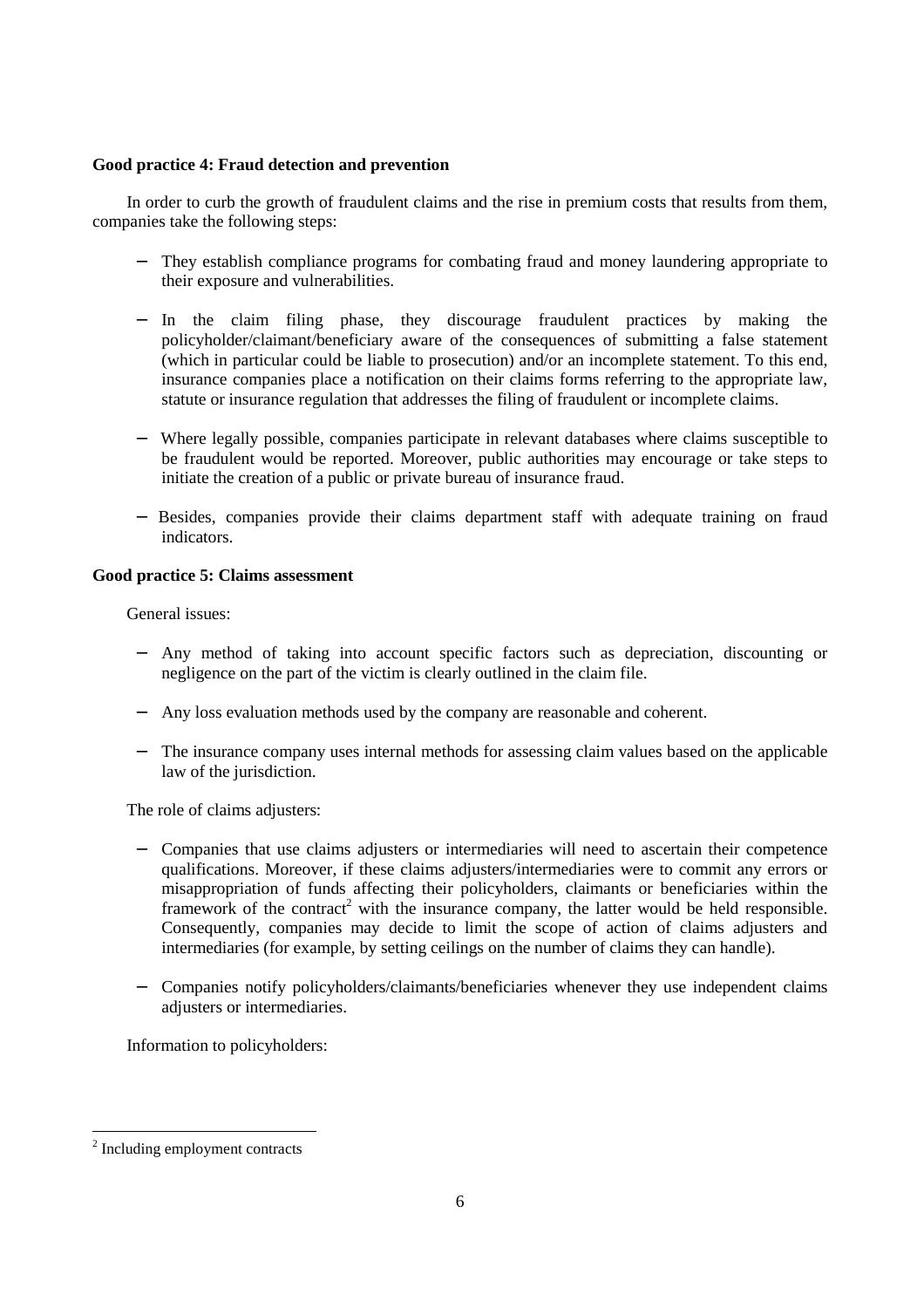When the damage is assessed through a written estimate made on behalf of the insurer, the insurer sends the policyholder/claimant/beneficiary a copy of the document used to set the amount of compensation.

# **Good practice 6: Claim processing**

General issues:

- − A company's claim procedures are gathered together in a manual for internal use. At least, one staff member should be responsible for ensuring that the manual is kept up to date and additions/amendments are made when necessary.
- − Companies' claims department staff possess proper qualifications. To this end, companies encourage ongoing internal or external training of their claim staff.
- − Regular internal audits are carried out for all claims not settled in their entirety. Internal audits apply to all stages of the claims management process. Peer reviews (where the claims department staff review each others' files) could also be carried out.
- − In case of claim settlement procedures involving several insurance companies, policyholder indemnification is a priority: the claim should be compensated in an appropriate time period while potential disputes between insurers are resolved at a later stage. For the most common insurance claims (related to motor insurance, for instance), specific agreements are concluded between insurers to accelerate and simplify claims settlement procedures involving several insured parties.
- − Insurance companies do not:
	- Conceal policy coverage provisions of any insurance policy when they are pertinent to a claim.
	- Dissuade policyholders/claimants/beneficiaries from obtaining the services of an attorney or adjustor.
	- Attempt to settle claims for less than the amount to which the claimant would be entitled to receive according to any written or printed advertising material accompanying the application forms. However, insurers may take legal action against any intermediary that has made irresponsible promises.
	- Deny a claim without reasonable investigation.
	- Transfer responsibility for the claim to others, except as may be expressly provided for by policy conditions.

Provision of information to policyholders:

− The company keeps policyholders/claimants/beneficiaries informed of the progress during the claims process. The company provides information on when payments, repairs or replacements are expected to be made, and, if necessary, explains why additional time is required.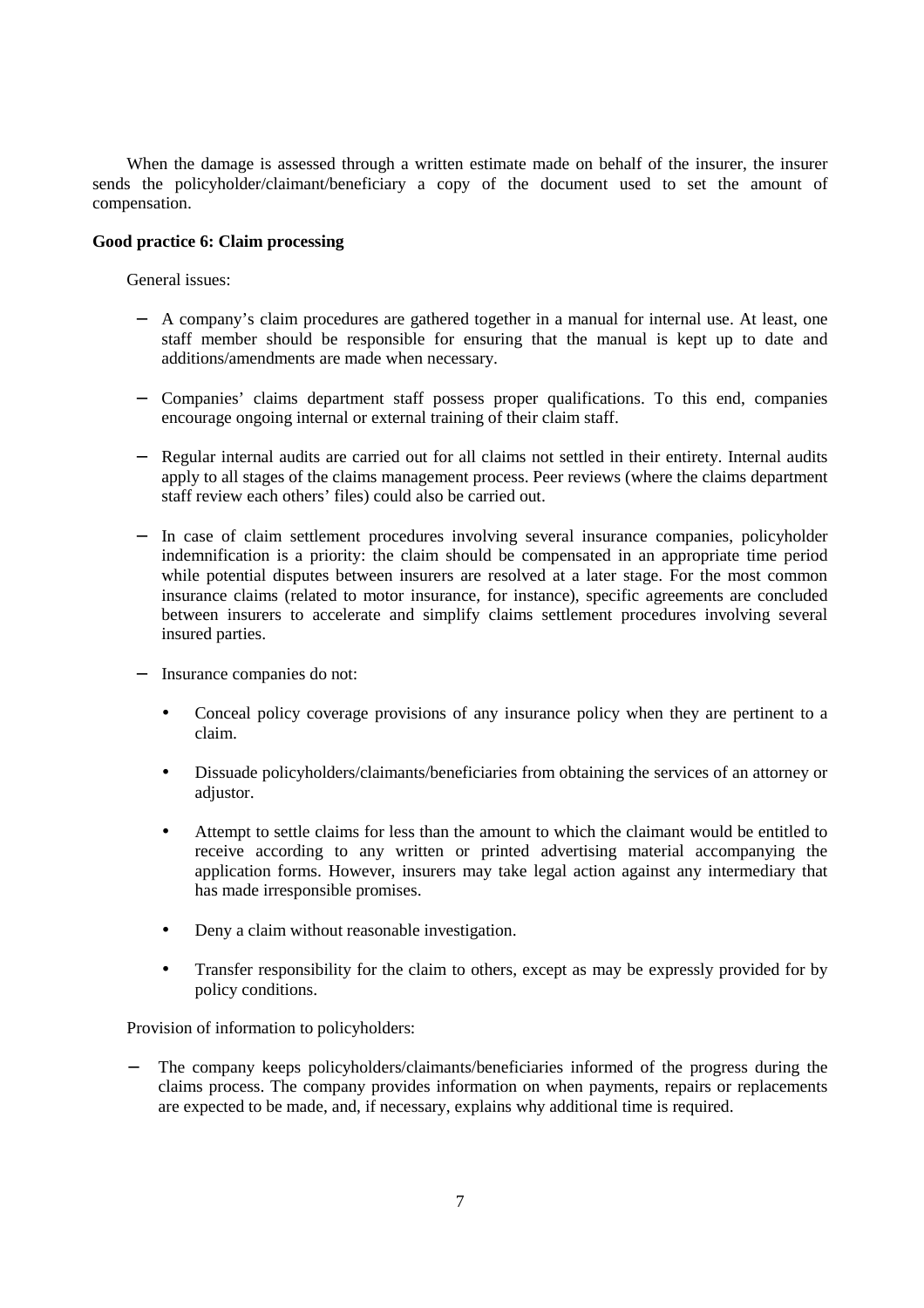- When the company decides to call on outside parties (i.e. loss adjusters, solicitors, surveyors, etc.), it informs policyholders/claimants/beneficiaries of this fact, gives the reasons for this decision and explains the role that these outside parties will play in processing the claim.
- When a final payment or offer of settlement is made, the company explains to policyholders/ claimants/beneficiaries what the payment or settlement is for and the basis used for the payment/settlement.
- The insurance company documents their claim files in order to be able to address questions that may arise concerning the handling and payment of the claim.

Cases of no/partial payment claims:

- − If the claim is denied, the insurance company states explicitly to the policyholder/claimant/ beneficiary the policy provision, conditions or exclusion on which the denial is based.
- − If the amount offered is different from the amount claimed, the insurance company explains the reason for this to the policyholder/claimant/beneficiary.
- − When the insurance company is not responsible (by virtue of policy clauses) for meeting all or any part of the claim, it notifies the policyholder/claimant/beneficiary of this fact and explains why.

### **Good practice 7: Timely claim processing**

- In accordance with applicable insurance law, companies may specify in the contract the most likely period of time for responding to correspondence from policyholders/claimants/beneficiaries.
- − Once policyholders/claimants/beneficiaries have filed a claim:
	- They are informed of the acceptance or denial of the claim within a reasonable amount of time after the receipt of the notification.
	- The insurance company contacts any other company that is involved in the claim within a reasonable amount of time, and resolves inter-company claim disputes as quickly as possible.
- − The insurance company endeavours to settle the claim as soon as possible and advises in writing the policyholder/claimant/beneficiary on the reasons for any delay.
- − Quick claims settlement as well as high-quality and punctual information provided to the policyholder/claimant/beneficiary are key competition features for insurance companies.
- After an agreement has been reached between the company and the policyholder/claimant/ beneficiary on the amount of compensation, the payment is effected within a reasonable amount of time.
- − Insurance companies implement and update their own statistical database tracing their performance in the timely settlement of claims as well as in trends in settlements and expenses. A proper procedure for the coding and statistical processing of losses is developed for this purpose.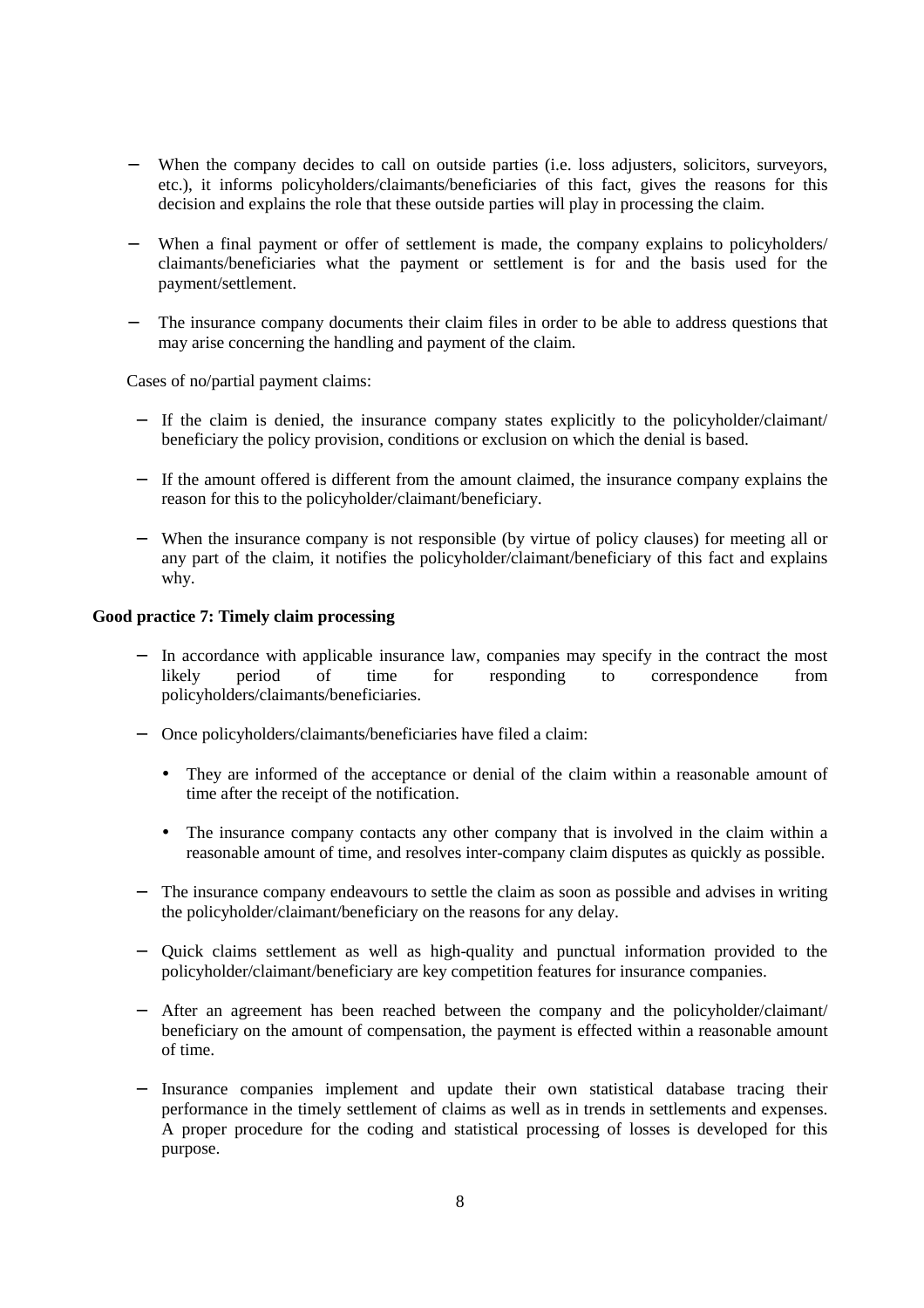## **Good practice 8: Complaints and dispute settlement**

Complaints/Disputes:

- − When the policyholder/claimant/beneficiary files a complaint, the company:
	- Acknowledges receipt of the complaint within a reasonable period of time;
	- Provides policyholders/claimants/beneficiaries with explanations on how their complaints will be handled and on the procedures to be followed;
	- Provides information to policyholders/claimants/beneficiaries on internal and external dispute settlement procedures;
	- Processes complaints promptly and fairly;
	- Keeps policyholders/claimants/beneficiaries regularly informed of how their complaints are progressing;
	- Provides a final response in writing within a reasonable period of time.
- − If the policyholder/claimant/beneficiary is dissatisfied with the final response that he/she has been sent by the company, he/she can activate an internal appeals process. He/she can also appeal to the dispute settlement procedures available outside the company (for example, the handling of complaints by the supervisory authorities). In case of a dispute, the insured/claimant/beneficiary should be informed by the company of the existence of these appeal procedures.

# **Good practice 9: Supervision of claims-related services**

The insurance supervisory authorities may conduct examinations on claims management services especially where problems are suspected.

In these cases, the following elements are taken into account:

- − Possible access to non-confidential claims data for all open and closed files within a specified time frame (e.g. for the current year and the two preceding years);
- − Maintenance of sufficient and appropriate information on claims files;
- − Use of the appropriate type of claim form for the type of insurance;
- − Proper qualification of the claims department's employees based *inter alia* on the applicable insurance code;
- Valuation of claims payments according to company procedures;
- − Appropriate tracking of the nature and number of complaints related to claim management process;
- − Monitoring of the proportion of claims that result in litigation;